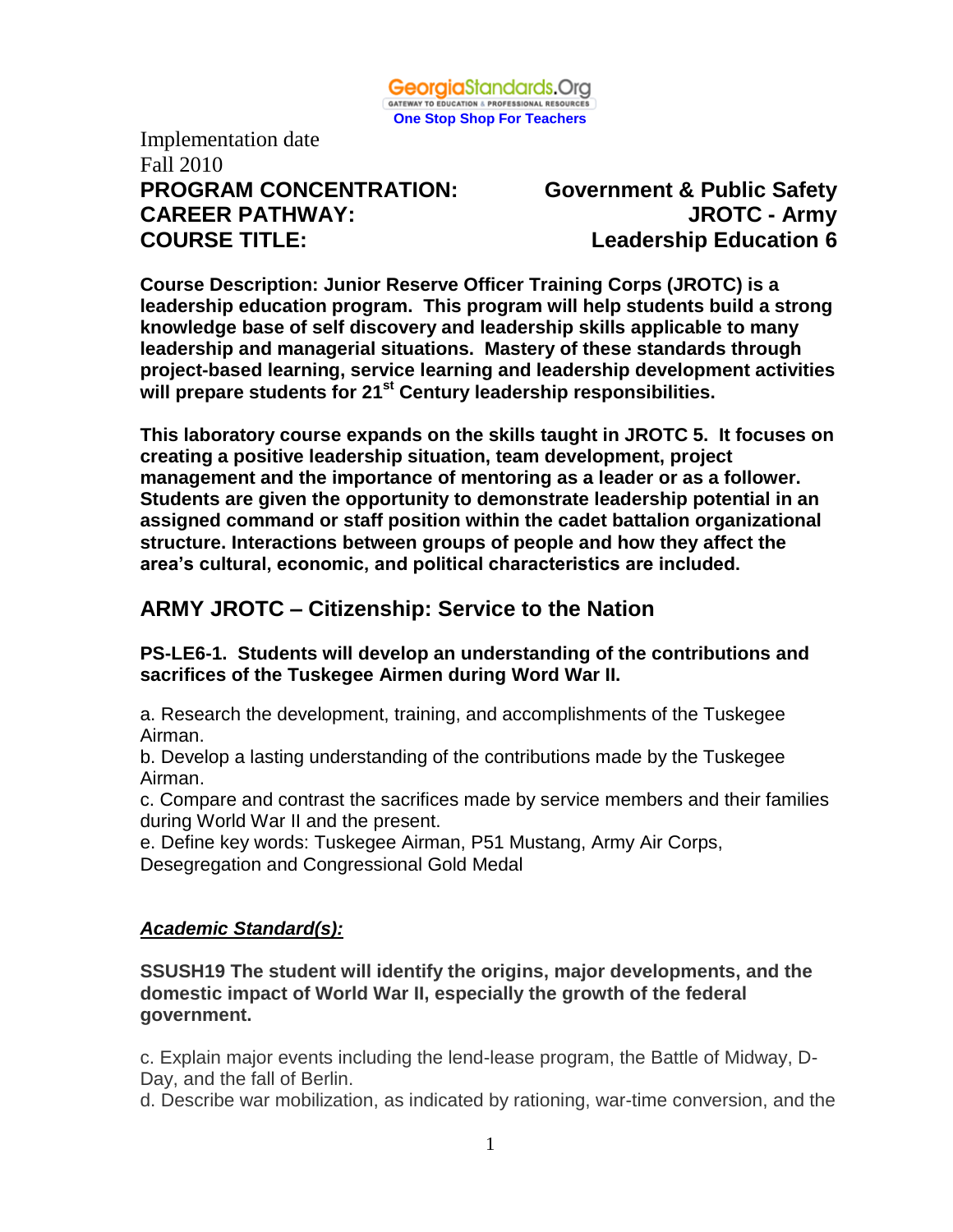

Implementation date Fall 2010 role of women in war industries.

#### **SSUSH22 The student will identify dimensions of the Civil Rights movement 1945-1970.**

a. Explain the importance of President Truman's order to integrate the U.S. military and the federal government.

e. Describe the causes and consequences of the Civil Rights Act of 1964 and the Voting Rights Act of 1965.

#### **Leadership: Leadership Planning**

#### **PS-LE6-2. Students will create a plan of action to develop leadership skills through the Leadership Development Program.**

- a. Classify the components of the Leadership Development Program
- b. Analyze the seven values of leadership.
- c. Evaluate the 15 dimensions of leadership.

d. Define key words: assess, conceptual skills, executing, interpersonal skills, technical skills.

#### **PS-LE6-3. Students will establish performance goals.**

- a. Relate the value of goal setting to task achievement.
- b. Induce how a positive leadership role motivates others.
- c. Relate how goal setting affects achievements and motivation.
- d. Infer feelings and outcomes of winning and losing.
- e. Define key words: goals, priority and tangible.

#### **PS-LE6-4. Students will prepare for a meeting.**

- a. Formulate a plan for a meeting.
- b. Outline the general rules for leading and participating in effective meetings.
- c. Define key words: agenda, attendance, conclude, facilitate.

#### **PS-LE6-5. Students understand the components of leadership and explain how learning styles and preferences impact learning.**

- a. Investigate the role of discipline in leadership.
- b. Evaluate examples of effective supervisory skills.
- c. Define key words: correction, discipline, motivation, supervising, and teaching.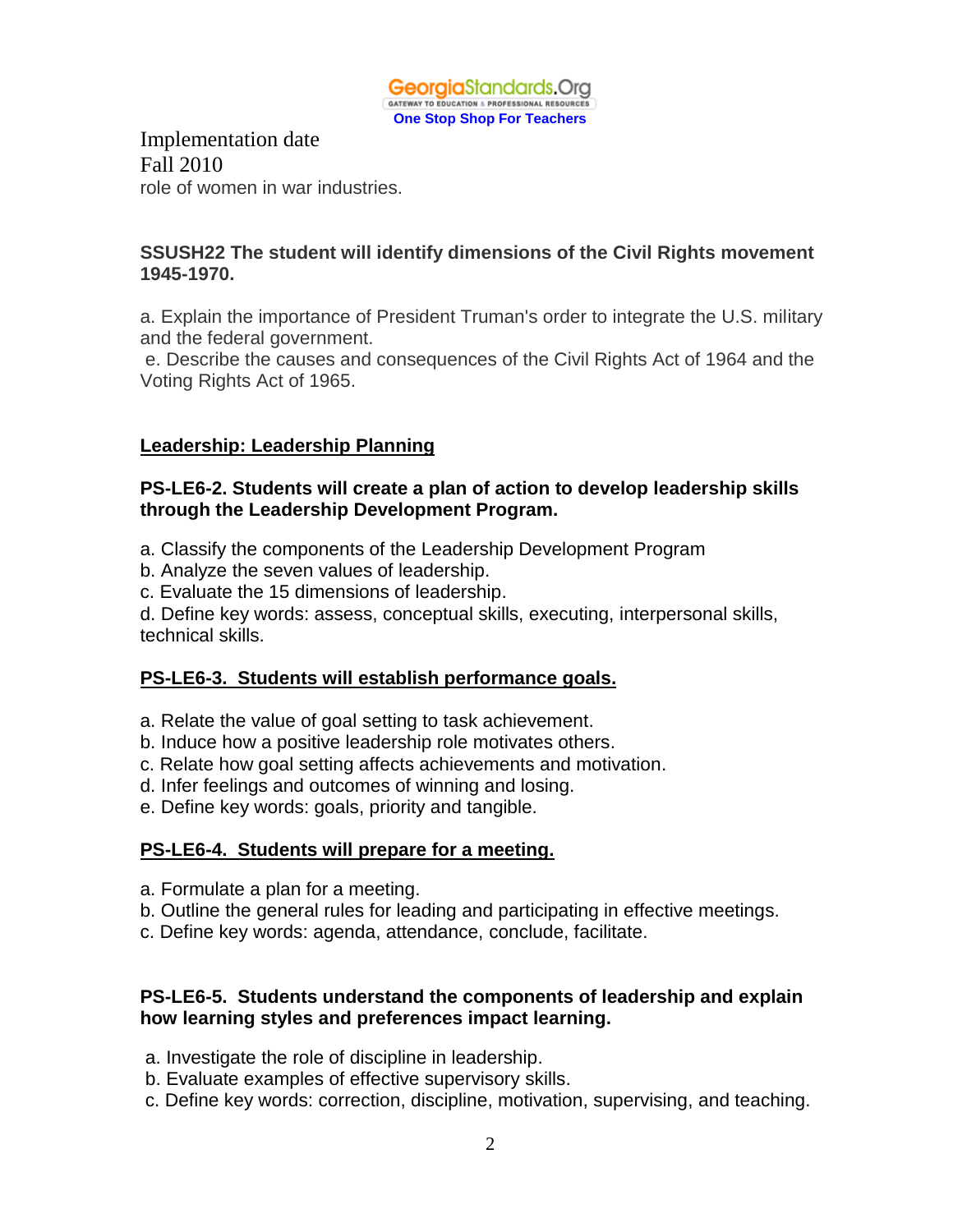

## **Geography, Map Skills and Environmental Awareness: Exploring the World**

#### **PS-LE6-6. Student will show how geographic characteristics interact to form unique cultures of North America.**

a. Describe principal physical features of the continent of North America.

b. Summarize the physical and human characteristics of countries and regions in North America.

c. Predict how the interactions between groups of people in North America affect the area's cultural, economic, and political characteristics.

d. Define Key Words: Catholic, Cay, Collective, Columbian Exchange,

Commonwealth, Continental Divide, Coral, Cordillera, Dominion, Drainage Basin, Fragmented State, Hurricane, Hydroelectric Power, Isthmus, Literacy, Plural State, Postindustrial, Prairie, Protestant, Semiautonomous, Standard of Living, Tributaries, Tundra.

#### **PS-LE6-7. Student will show how geographic characteristics interact to form unique cultures of South America.**

a. Describe principal physical features of the continent of South America

b. Summarize the physical and human characteristic of South American countries and regions.

c. Predict how the interactions between groups of people in South America can affect the area's cultural, economic, and political characteristic.

d. Characterize places in South America based on common characteristics and recognize the distribution of those characteristics across the earth's surface.

e. Define key words: Basin, Canopy, El Nino, Mestizo, and Savanna.

#### **PS-LE6-8. Student will show how geographic characteristics interact to form unique cultures of Europe.**

a. Describe principal physical features of the continent of Europe.

b. Summarize the physical and human characteristics of the countries.

c. Characterize places in Europe based on common characteristics of the earth's surface.

g. Define key words: Celtic, Clans, Fjords, Geysers, Gulf Stream, Orthodox Church, Slavs.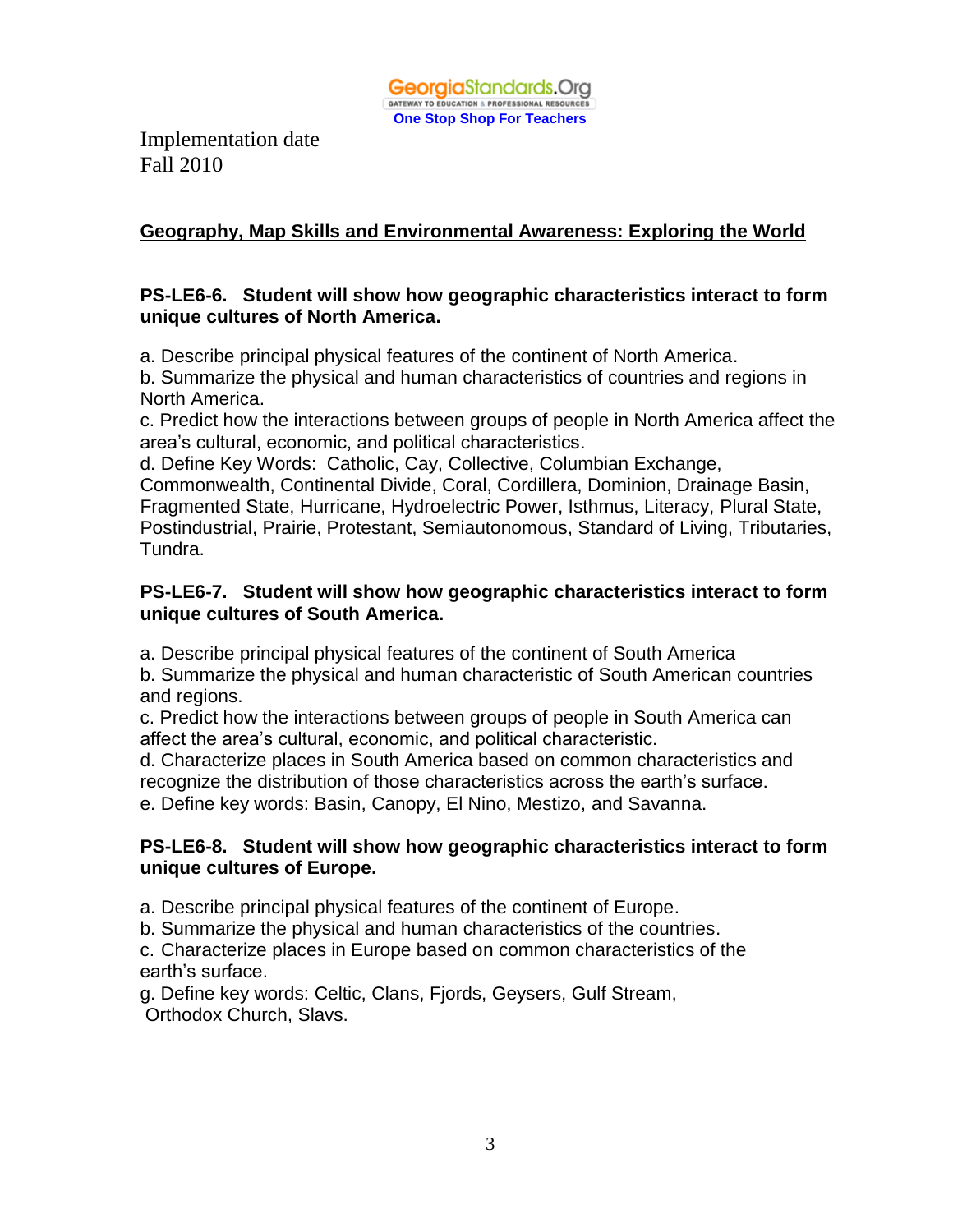**Georgia**Standards.Org GATEWAY TO EDUCATION & PROFESSIONAL RESOURCES **One Stop Shop For Teachers**

Implementation date Fall 2010

## **PS-LE6-9. Student will explore the unique geographic characteristics of Asia.**

a. Describe principal physical features of the continent of Asia.

b. Summarize the physical and human characteristics of Asian countries and regions.

c. Predict how the interactions between groups of people in Asia affect the area's cultural, economic, and political characteristic.

d. Define Key Words: Atheist, Buddhist, Confucianism, Homogenous, Monsoon, Sultanate.

#### **PS-LE6-10. Student will show how geographic characteristics interact to form unique cultures of Africa.**

a. Describe principal physical features of the continent of Africa.

b. Summarize the physical and human characteristics of countries and regions of Africa.

c. Characterize places in Africa based on characteristics across the earth's surface.

d. Research current events in Africa.

e. Define Key Words: Deforestation, Desertification, famine, Nomadic, Oases.

#### **PS-LE6-11. Student will explore the unique geographic characteristics of Australia and Oceania.**

a. Describe principal physical features of Australia and Oceania.

b. Summarize the physical and human characteristics of countries and regions of Australia and Oceania.

c. Predict how the interactions between groups of people in Australia/Oceania can affect the areas cultural, economic and political characteristic.

d. Compare and contrast places in Australia and Oceania to other areas of the earth's surface.

e. Define Key Words: Coral Reef, Micronesia, Melanesia, Polynesia, Outback, Maritime.

## *Academic Standard(s):*

## **SSWG1 The student will explain the physical aspects of geography.**

a. Describe the concept of place by explaining how physical characteristics such as landforms, bodies of water, climate, soils, natural vegetation, and animal life are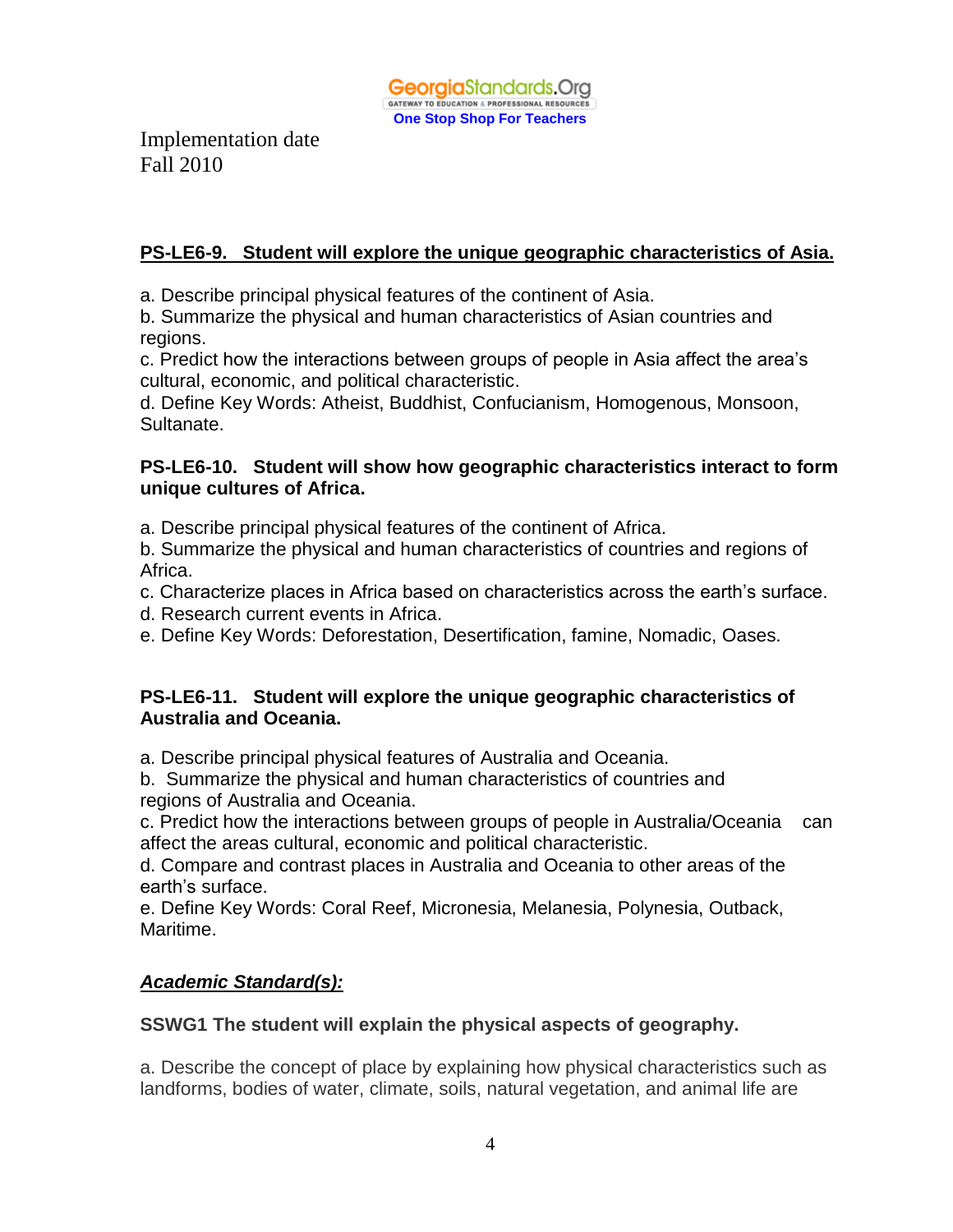

used to describe a place.

b. Explain how human characteristics including population settlement patterns and human activities such as agriculture and industry can describe a place.

c. Analyze the interrelationship between physical and human characteristics of a place.

#### **SSWG2 The student will explain the cultural aspects of geography**

a. Describe the concept of place by explaining how the culture of a region is product of the regions physical characteristics.

b. Explain how cultural characteristics of a place can be used to describe a place.

c. Analyze how physical factors such as mountains, climate, and bodies of water interact with the people of a region to produce a distinctive culture.

d. Explain the how the development of customs and traditions help to define a culture and a people

#### **SSWG3 The student will describe the interaction of physical and human systems that have shaped contemporary North Africa/Southwest Asia.**

a. Describe the location of major physical features and their impact on North Africa/Southwest Asia.

b. Describe the major climates of North Africa/Southwest Asia and how they have affected the development of North Africa/Southwest Asia.

c. Analyze the impact of natural resources, especially oil have on North Africa/Southwest Asia.

d. Analyze the impact of water supplies on the growth of population centers.

e. Explain the impact of Judaism, Christianity, and Islam on the development of the region's culture.

f. Explain why this region contains areas on two different continents.

g. Describe the major ethnic and cultural groups in North Africa/Southwest Asia including major customs and traditions

#### **SSWG4 The student will describe the interaction of physical and human systems that have shaped contemporary Sub-Saharan Africa.**

**a**. Describe the location of major physical features and their impact on Sub-Saharan Africa.

b. Describe the major climates of Sub-Saharan Africa and how they have affected the development of Sub-Saharan Africa.

c. Describe the pattern of population distribution in the countries of Sub-Saharan Africa in relation to urbanization and modernization.

d. Explain how Sub-Saharan Africa's physical features have impacted the distribution of its population.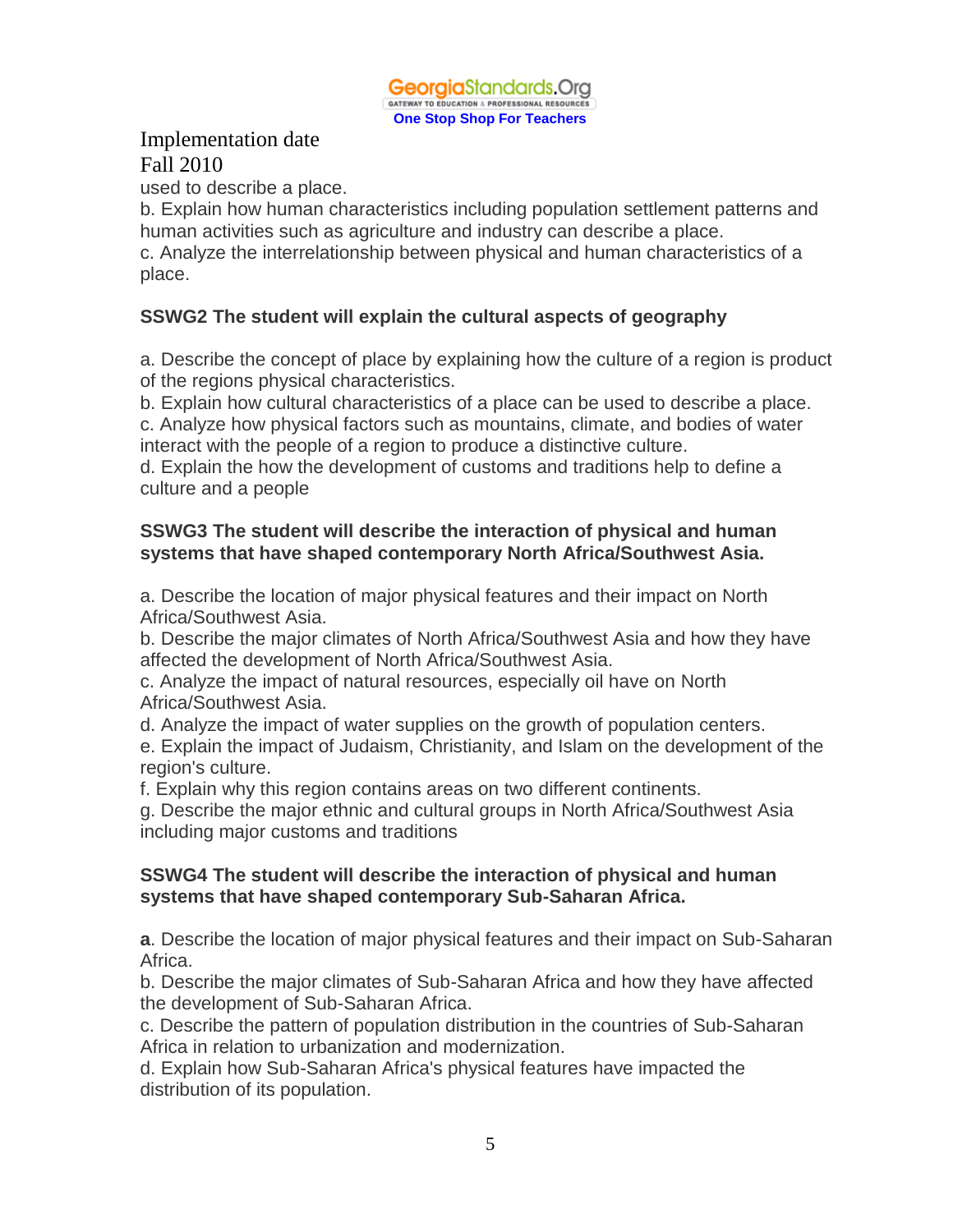**Georgia**Standards.Org GATEWAY TO EDUCATION & PROFESSIONAL RESOURCES **One Stop Shop For Teachers**

## Implementation date Fall 2010

e. Analyze how the migration of people such as the Bantu and Zulu have impacted the economic cultural and political aspects of Sub-Saharan Africa.

f. Analyze the strengths and weaknesses in the development of Sub-Saharan Africa including factors such as linguistic, tribal, and religious diversity, literacy levels, and the colonial legacy.

g. Describe the ethnic and religious groups in Sub-Saharan Africa including major customs and traditions.

h. Analyze the impact of drought and desertification on Sub-Saharan Africa.

#### **SSWG5 The student will describe the interaction of physical and human systems that have shaped contemporary South Asia, Southeastern Asia, and Eastern Asia.**

**a.** Describe the location of major physical features and their impact on the regions of Asia.

b. Describe the major climates of each region and how they have affected each region's development.

c. Analyze the impact of the topography and climate on population distribution in the regions.

d. Describe the various ethnic and religious groups in the region and the affect of geography on their development and their major customs and traditions.

e. Analyze the impact of population growth in the region on both the region and on other regions of the world including China, India, and Japan.

f. Explain the division of the Indian-subcontinent into India and Pakistan and the eventual creation of Bangladesh.

g. Describe the Pacific Rim and its cultural, political, and economic significance.

#### **SSWG6 The student will describe the interaction of physical and human systems that have shaped contemporary Europe.**

a. Describe the location of major physical features and their impact on Europe.

b. Describe the major climates of Europe and how they have affected Europe.

c. Analyze the importance of Europe's coastal location, climatic characteristics, and river systems regarding population, economic development, and world influence.

d. Describe the various ethnic and religious groups in Europe and the influence of geography on those groups and their major customs and traditions.

e. Explain why Europe has a highly integrated network of highways, waterways, railroads, and airline linkages.

f. Analyze the impact of geography on Russia in terms of population distribution, trade, and involvement in European affairs.

**g.** Analyze the environmental issues associated with industrial and natural resource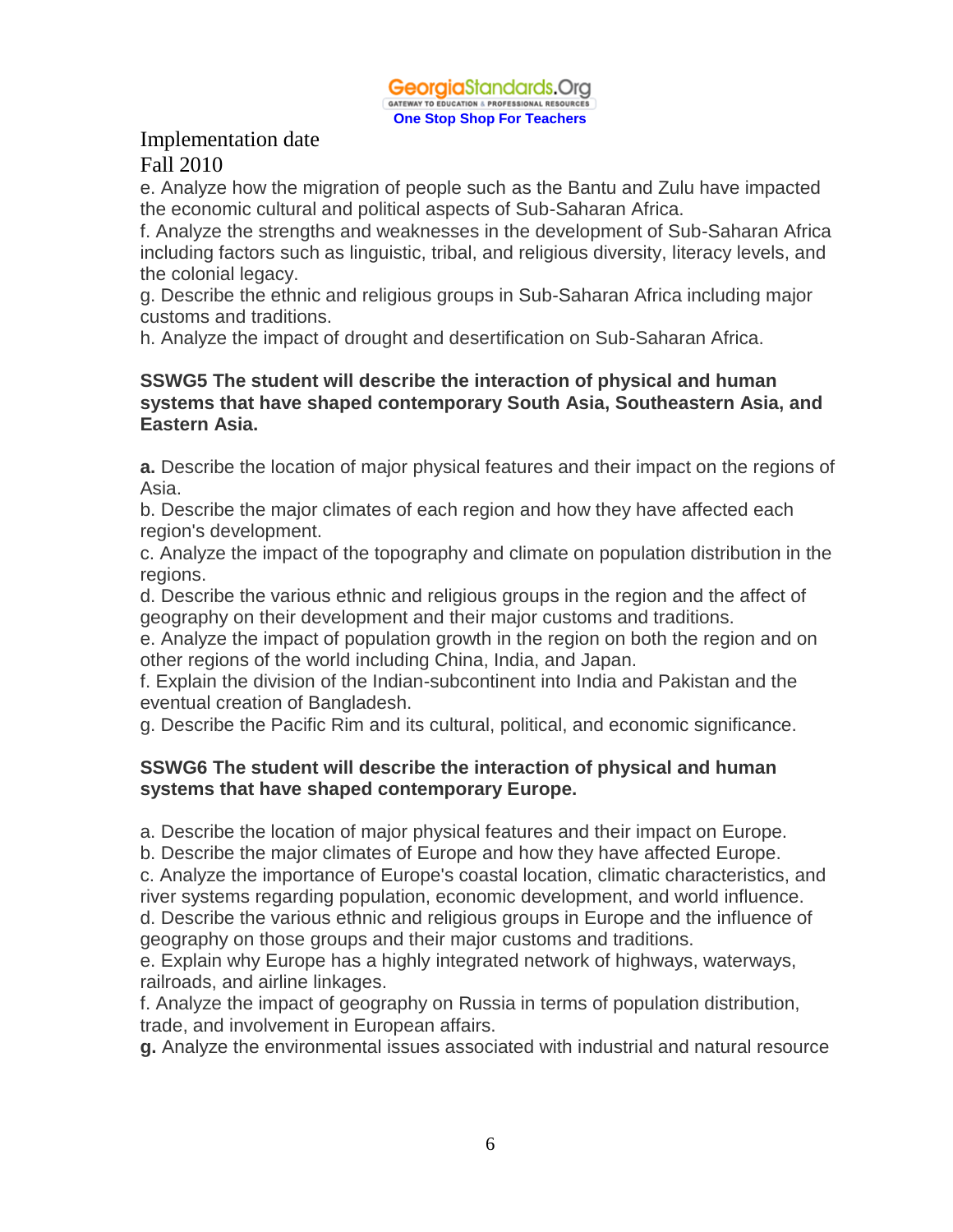

# Implementation date

# Fall 2010

#### **SSWG7 The student will describe the interaction of physical and human systems that have shaped contemporary Latin America.**

a. Explain why the region is known as Latin America including cultural reasons. b. Describe the location of major physical features and their impact on Latin

America.

c. Describe the major climates of Latin America and how they have affected Latin America.

d. Explain how geographic features and climatic patterns affect population distribution.

e. Analyze the impact of natural disasters and political instability on economic activity in Latin America.

f. Describe the various ethnic and religious groups in Latin America including South America, Central America and the Caribbean including major customs and traditions. g. Analyze the impact of deforestation on Latin America and explain actions being taken.

h. Explain how Latin American countries are developing their resources to compete in the global market and develop industry such as Brazil.

i. Analyze the impact illegal drug production and trade have on Latin America.

#### **SSWG8 The student will describe the interaction of physical and human systems that have shaped contemporary Canada and the United States.**

a. Describe the location of major physical features and their impact on the Canada and the United States.

b. Describe the major climates of Canada and the United States and how they affect Canada and the United States.

c. Explain the reasons for the population distribution in Canada and the United States.

d. Explain how the physical geography of Canada and the United States contributed to regional growth and development.

e. Describe the ethnic and religious groups in Canada and the United States including major customs and traditions.

f. Analyze how transportation and communications improvements led to the growth of industry in the United States and the consequences of such growth especially environmentally for both Canada and the United States.

#### **SSWG9 The student will describe the interaction of physical and human systems that have shaped contemporary Oceania, including Australia, New Zealand, and Antarctica.**

a. Describe the location of major physical features and their impact on the region. b. Describe the major climates and their impact on the region.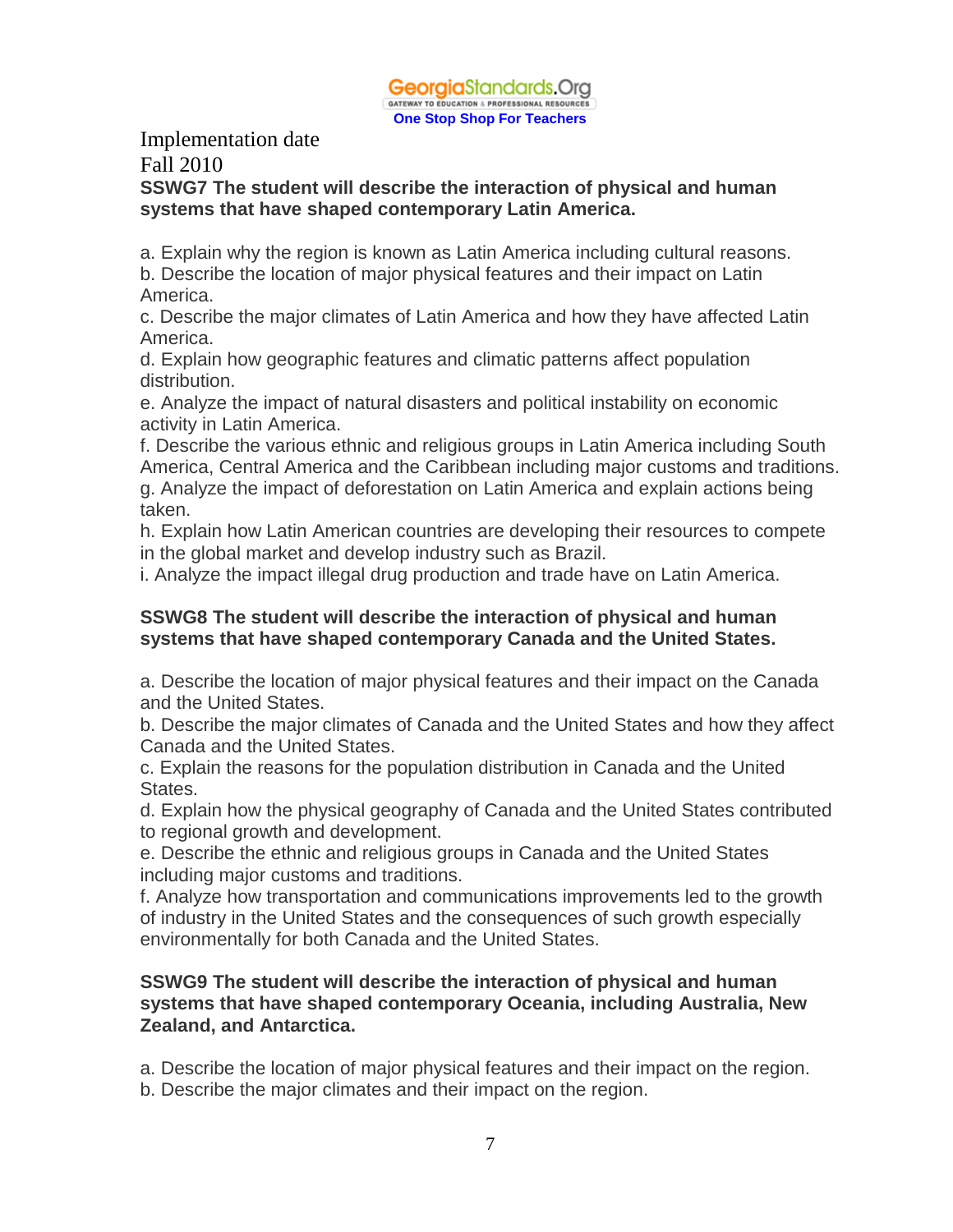

c. Analyze the impact isolation has had on the cultural and biological development of the region.

d. Describe the various ethnic and religious groups including major customs and traditions.

e. Explain how the migration of diverse ethnic groups and available natural resources has affected the economic and political development.

f. Explain why it was necessary for world governments involved in the exploration of Antarctica to develop and sign the Antarctic Treaty of 1961.

## **SSSocIC2 Students will analyze social change processes in a society.**

a. Describe the various forms of collective behavior.

b. Explain the impact of globalization on social change.

## **FOUNDATIONS for SUCCESS – CADET CHALLENGE**

#### **PS-LE6-12. Students will develop a personal exercise program and learn to take responsibility for their actions and choices.**

a. Compare the Cadet Challenge to the Presidential Physical Fitness Award

b. Participate in the Cadet Challenge fitness assessment and appropriate health related activities.

c. Use fitness assessment results to establish individual goals for all five health related fitness components.

d. Develop a personal fitness plan to attain individual goals.

e. Assess personal fitness outcomes following a period of training.

f. Create a personal fitness plan that promotes health related fitness, stress reduction and weight control in school and non school settings.

g. Define the key words: aerobic, anaerobic, calisthenics, cardio respiratory, isokinetic, isometric, isotonic, obesity and tone,

#### *Academic Standard(s):*

**MM1A1. Students will explore and interpret the characteristics of functions, using graphs, tables, and simple algebraic techniques.**

e. Relate to a given context the characteristics of a function, and use graphs and tables to investigate its behavior.

**SAP2 Students will analyze the interdependence of the integumentary, skeletal, and muscular systems as these relate to the protection, support and movement of the human body.**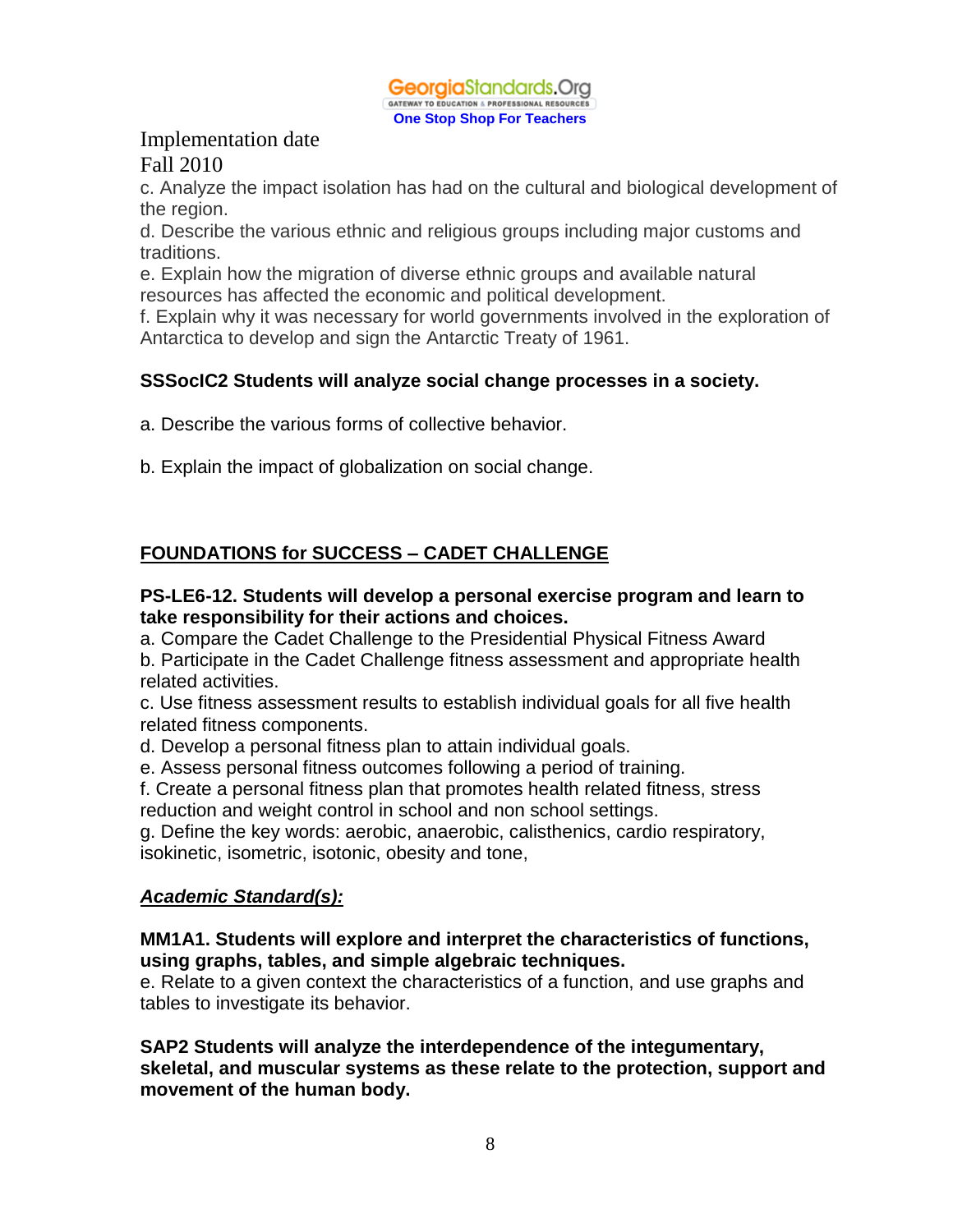

b. Explain how the skeletal structures provide support and protection for tissues, and function together with the muscular system to make movements possible.

#### **SCSh4 Students will use tools and instruments for observing, measuring, and manipulating scientific equipment and materials.**

a. Develop and use systematic procedures for recording and organizing information. b. Use technology to produce tables and graphs.

## **Foundations for Success: Making a Difference with Service Learning.**

#### **PS-LE6-13. Students will prepare a service learning project.**

a. Identify the steps needed to conduct a service learning project.

- b. Identify the essential components of a service learning project.
- c. Assess the role of teamwork in completing a service learning project.
- d. Develop a service learning plan.

e. Define key words: Experiential Learning, Exploratory Project, Field Education, Problem-based Learning, and Training.

#### **PS-LE6-14. Students will evaluate the effectiveness of a service learning project.**

a. Relate the projected goal of a service learning project to the project results.

- b. Assess the role of structured reflection in extending learning.
- c. Evaluate a service learning experience using the four quadrant model.
- d. Define key words: Advocacy Service, After Action Review, Analysis, Direct

Service, Indirect Service, Integration, Observation, Placement, and Project.

#### *Academic Standard(s):*

**SSCG7 The student will describe how thoughtful and effective participation in civic life is characterized by obeying the law, paying taxes, serving on a jury, participating in the political process, performing public service, registering for military duty, being informed about current issues, and respecting differing opinions**

**SCSh4 Students will use tools and instruments for observing, measuring, and manipulating scientific equipment and materials.**

a. Develop and use systematic procedures for recording and organizing information.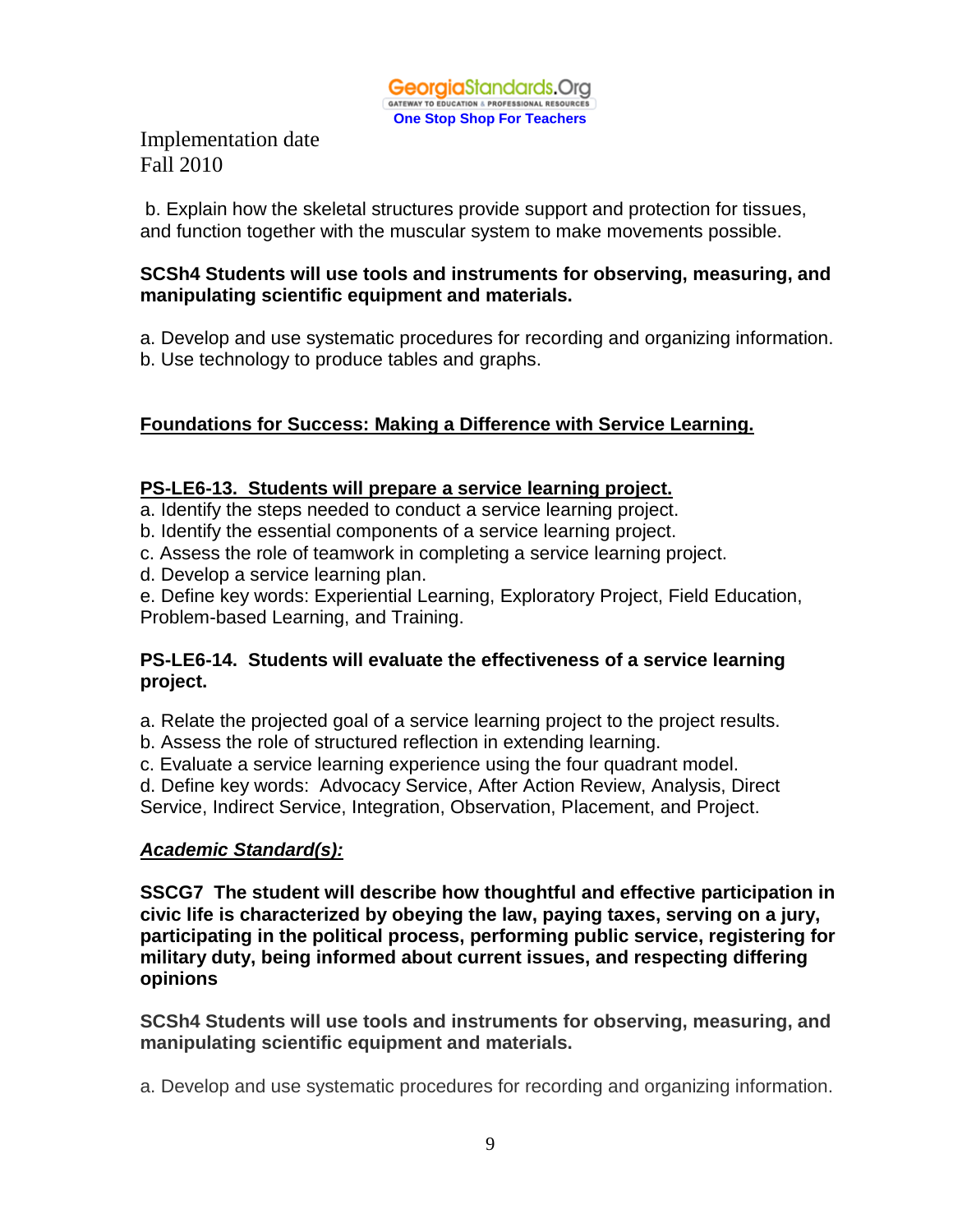

b. Use technology to produce tables and graphs.

c. Use technology to develop, test, and revise experimental or mathematical models.

#### **MM1P5. Students will represent mathematics in multiple ways.**

c. Use representations to model and interpret physical, social, and mathematical phenomena.

# **Leadership Theory and Application – Cadet Battalion Leadership**

#### **PS-LE6- 15. Students will demonstrate command and staff principles while performing the duties of an earned leadership position within the cadet battalion**

a. Coordinate activities or work in conjunction with the personnel assigned under the assigned leadership position

- b. Determine and evaluate facts by exchanging information and ideas
- c. Solve problems relevant to the leadership position
- d. Coordinate and communicate the effort of the command
- e. Execute the decisions of the battalion leadership

#### *Academic Standard(s):*

**SSEF2 The student will give examples of how rational decision making entails comparing the marginal benefits and the marginal costs of an action.**

b. Explain that rational decisions occur when the marginal benefits of an action equal or exceed the marginal costs.

#### **MC4P3. Students will communicate mathematically.**

a. Organize and consolidate their mathematical thinking through communication. b. Communicate their mathematical thinking coherently and clearly to peers, teachers, and others.

c. Analyze and evaluate the mathematical thinking and strategies of others.

d. Use the language of mathematics to express mathematical ideas precisely

#### .**MM3P5. Students will represent mathematics in multiple ways.**

a. Create and use representations to organize, record, and communicate mathematical ideas.

b. Select, apply, and translate among mathematical representations to solve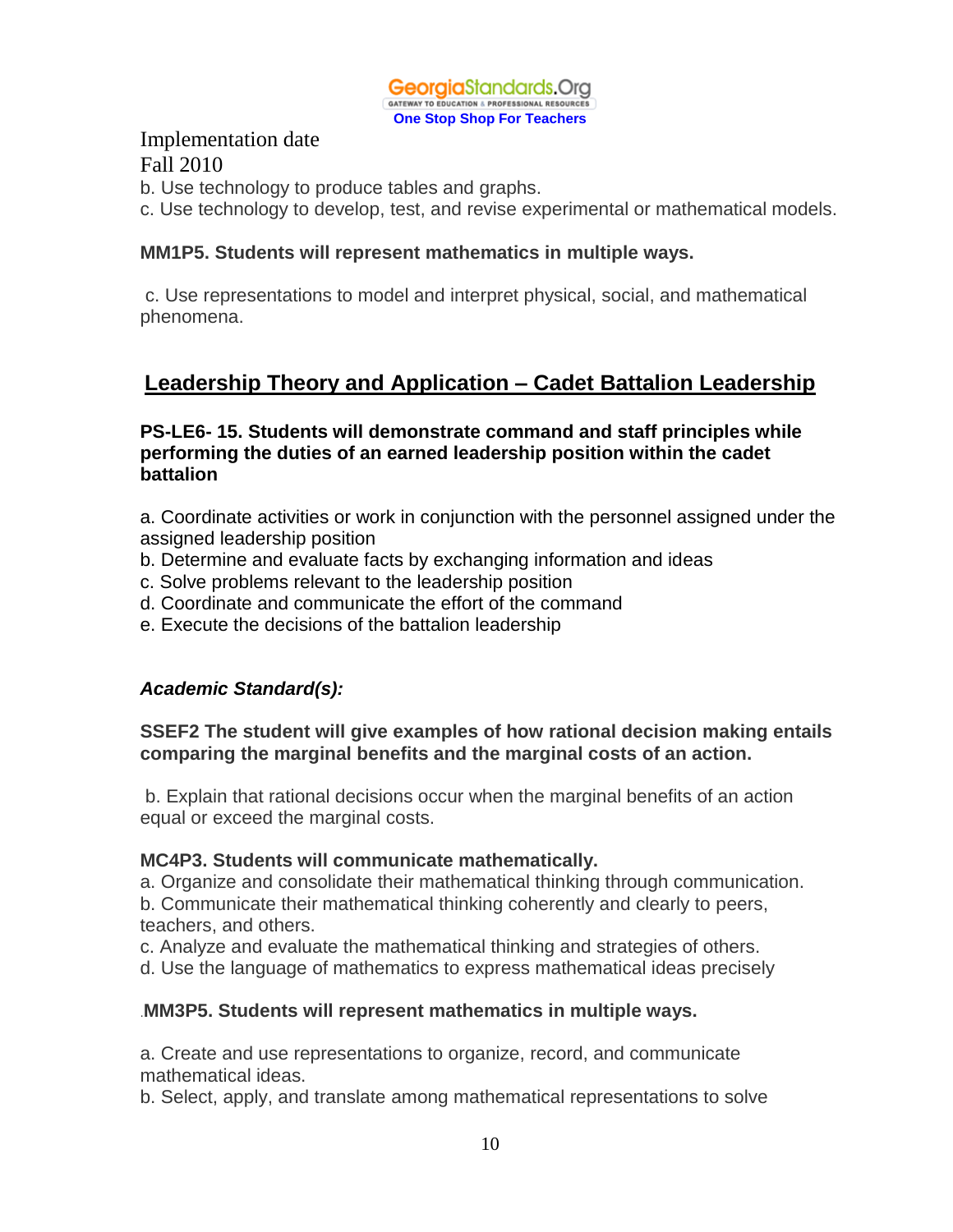

#### Implementation date Fall 2010 problems.

c. Use representations to model and interpret physical, social, and mathematical phenomena

#### **MLIII.CU1 The students understand and discuss perspectives, practices, and products of the cultures studied and how they are interrelated. The students:**

a. Participate in real or simulated cultural events.

b. Discuss patterns of behavior typically associated with culture(s).

**ELA11LSV2 The student formulates reasoned judgments about written and oral communication in various media genres. The student delivers focused, coherent, and polished presentations that convey a clear and distinct perspective, demonstrate solid reasoning, and combine traditional rhetorical strategies of narration, exposition, persuasion, and description.**

c. Analyzes effective speeches made for a variety of purposes and prepares and delivers a speech containing these same features.

#### **Reading Across the Curriculum**

#### **Reading Standard Comment**

**After the elementary years, students engage in reading for learning. This process sweeps across all disciplinary domains, extending even to the area of personal they experience text in all genres and modes of discourse. In the study of various disciplines of learning (language arts, mathematics, science, social studies), students must learn through reading the communities of discourse of each of those disciplines. Each subject has its own specific vocabulary, and for students to excel in all subjects, they must learn the specific vocabulary of those subject areas in context.**

**Beginning with the middle grades years, students begin to self-select reading materials based on personal interests established through classroom learning. Students become curious about science, mathematics, history, and literature as they form contexts for those subjects related to their personal and classroom experiences. As students explore academic areas through reading, they develop favorite subjects and become confident in their verbal discourse about those subjects.**

**Reading across curriculum content develops both academic and personal interests in students. As students read, they develop both content and**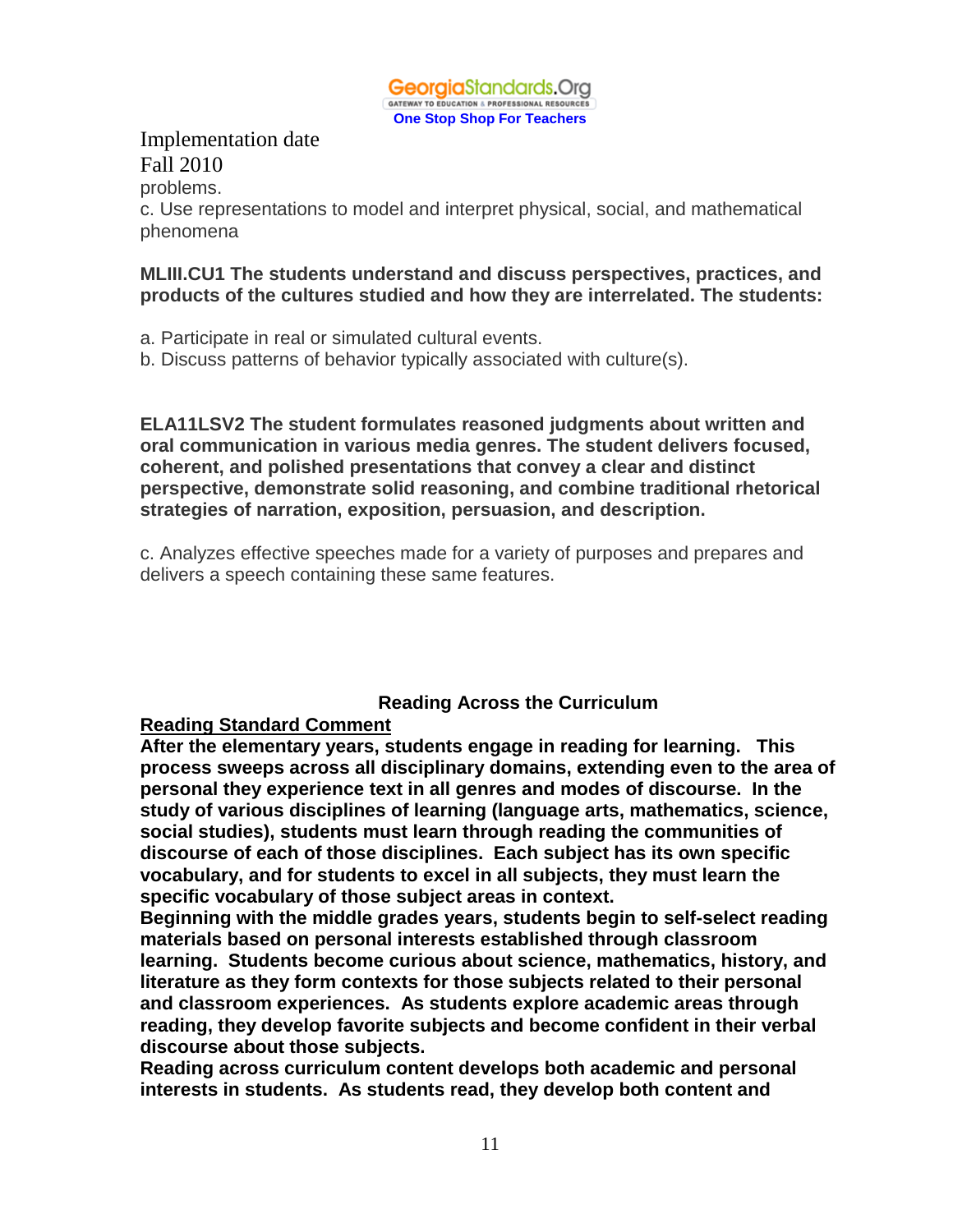**Georgia**Standards.Org GATEWAY TO EDUCATION & PROFESSIONAL RESOURCES **One Stop Shop For Teachers**

Implementation date Fall 2010

**contextual vocabulary. They also build good habits for reading, researching, and learning. The Reading Across the Curriculum standard focuses on the academic and personal skills students acquire as they read in all areas of learning.**

## **Students will enhance reading in all curriculum areas by:**

- a. Reading in all curriculum areas
	- Read a minimum of 25 grade-level appropriate books per year from a variety of subject disciplines and participate in discussions related to curricular learning in all areas.
	- Read both informational and fictional texts in a variety of genres and modes of discourse.
	- Read technical texts related to various subject areas.
- b. Discussing books
	- Discuss messages and themes from books in all subject areas.
	- Respond to a variety of texts in multiple modes of discourse.
	- Relate messages and themes from one subject area to messages and themes in another area.
	- Evaluate the merit of texts in every subject discipline.
	- Examine author's purpose in writing.
	- Recognize the features of disciplinary texts.
- c. Building vocabulary knowledge
	- Demonstrate an understanding of contextual vocabulary in various subjects.
	- Use content vocabulary in writing and speaking.
	- Explore understanding of new words found in subject area texts.
- d. Establishing context
	- Explore life experiences related to subject area content.
	- Discuss in both writing and speaking how certain words are subject area related.
	- Determine strategies for finding content and contextual meaning for unknown words.

#### **CTAE Foundation Skills**

The Foundation Skills for Career, Technical and Agricultural Education (CTAE) are critical competencies that students pursuing any career pathway should exhibit to be successful. As core standards for all career pathways in all program concentrations, these skills link career, technical and agricultural education to the state's academic performance standards.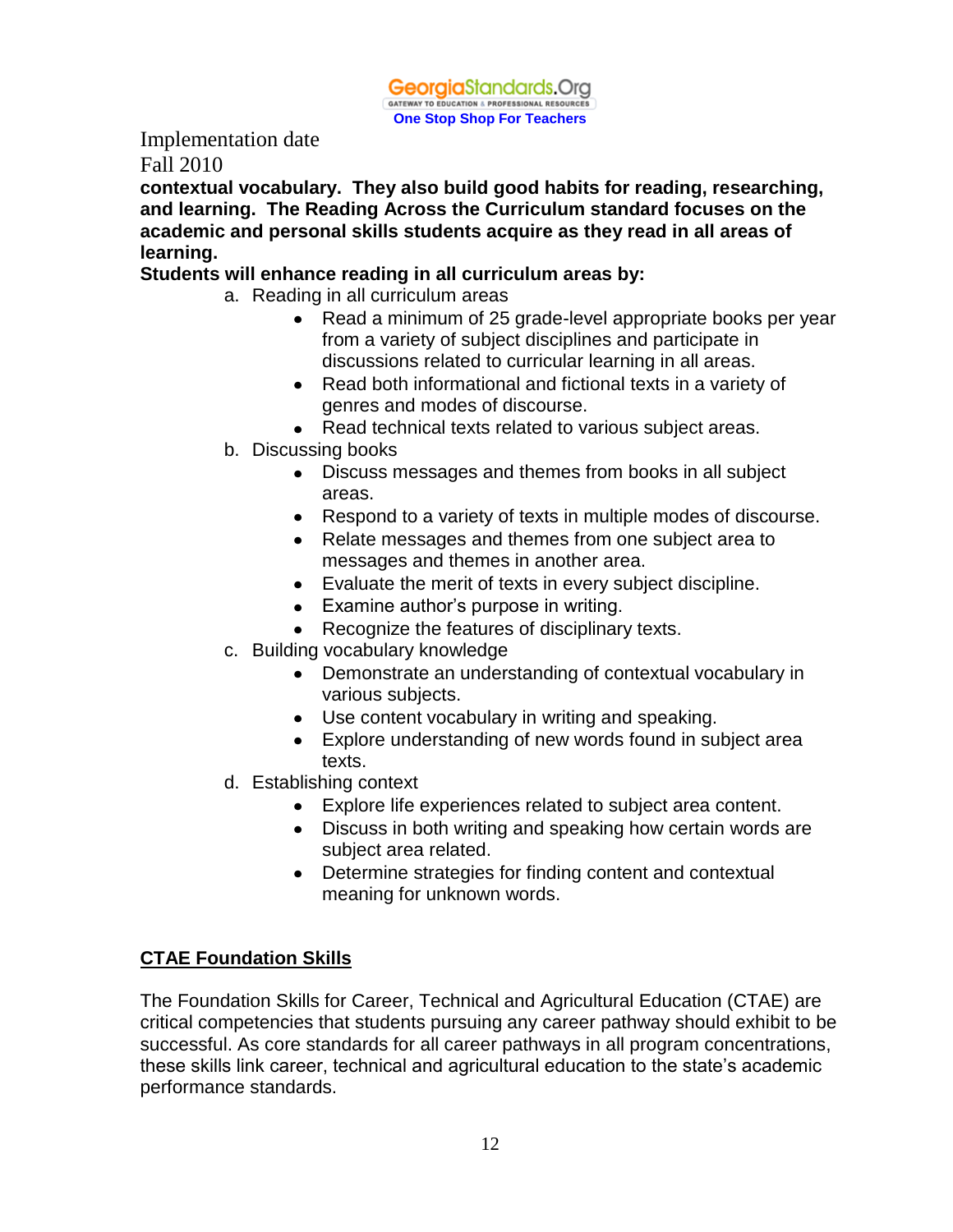

The CTAE Foundation Skills are aligned to the foundation of the U. S. Department of Education's 16 Career Clusters. Endorsed by the National Career Technical Education Foundation (NCTEF) and the National Association of State Directors of Career Technical Education Consortium (NASDCTEc), the foundation skills were developed from an analysis of all pathways in the sixteen occupational areas. These standards were identified and validated by a national advisory group of employers, secondary and postsecondary educators, labor associations, and other stakeholders. The Knowledge and Skills provide learners a broad foundation for managing lifelong learning and career transitions in a rapidly changing economy.

**CTAE-FS-1 Technical Skills:** Learners achieve technical content skills necessary to pursue the full range of careers for all pathways in the program concentration.

**CTAE-FS-2 Academic Foundations:** Learners achieve state academic standards at or above grade level.

**CTAE-FS-3 Communications:** Learners use various communication skills in expressing and interpreting information.

**CTAE-FS-4 Problem Solving and Critical Thinking:** Learners define and solve problems, and use problem-solving and improvement methods and tools.

**CTAE-FS-5 Information Technology Applications:** Learners use multiple information technology devices to access, organize, process, transmit, and communicate information.

**CTAE-FS-6 Systems:** Learners understand a variety of organizational structures and functions.

**CTAE-FS-7 Safety, Health and Environment:** Learners employ safety, health and environmental management systems in corporations and comprehend their importance to organizational performance and regulatory compliance.

**CTAE-FS-8 Leadership and Teamwork:** Learners apply leadership and teamwork skills in collaborating with others to accomplish organizational goals and objectives.

**CTAE-FS-9 Ethics and Legal Responsibilities:** Learners commit to work ethics, behavior, and legal responsibilities in the workplace.

**CTAE-FS-10 Career Development:** Learners plan and manage academic-career plans and employment relations.